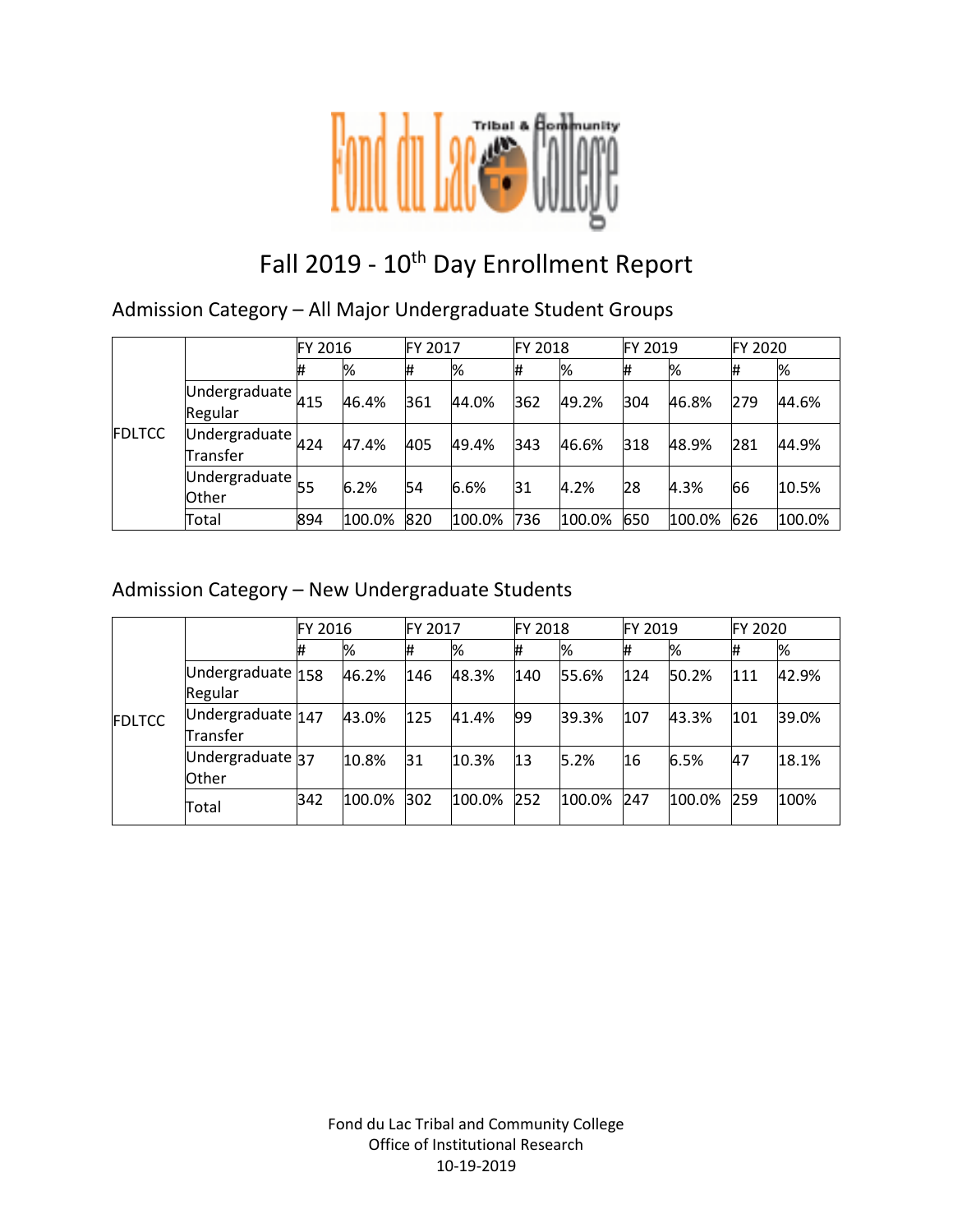|               |                               | FY 2016 |        | FY 2017 |        | <b>FY 2018</b> |        | FY 2019 |        | FY 2020 |        |
|---------------|-------------------------------|---------|--------|---------|--------|----------------|--------|---------|--------|---------|--------|
| <b>FDLTCC</b> |                               | 1#      | %      |         | %      | #              | %      | #       | %      |         | %      |
|               | Undergraduate 257<br>Regular  |         | 46.6%  | 215     | 41.5%  | 222            | 45.9%  | 180     | 44.7%  | 168     | 45.8%  |
|               | Undergraduate 277<br>Transfer |         | 50.3%  | 280     | 54.1%  | 244            | 50.4%  | 211     | 52.4%  | 180     | 49.0%  |
|               | Undergraduate 17<br>Other     |         | 3.1%   | 23      | 4.4%   | 18             | 3.7%   | 12      | 3.0%   | 19      | 5.2%   |
|               | Total                         | 551     | 100.0% | 518     | 100.0% | 484            | 100.0% | 403     | 100.0% | 367     | 100.0% |

# Admission Category – Returning Undergraduate Students

# Race and Ethnicity – Undergraduate Students

|               |                                              | FY 2016        |        | FY 2017           |        | FY 2018        |        | FY 2019 |        | FY 2020 |        |
|---------------|----------------------------------------------|----------------|--------|-------------------|--------|----------------|--------|---------|--------|---------|--------|
| <b>FDLTCC</b> |                                              | #              | %      | #                 | %      | #              | %      | #       | %      | #       | %      |
|               | American<br>Indian or<br>Alaskan Native      | 163            | 18.2%  | 130               | 15.9%  | 140            | 19.0%  | 103     | 15.8%  | 115     | 18.4%  |
|               | Nonresident<br>Alien                         | $\overline{2}$ | 0.2%   | $\qquad \qquad -$ |        |                |        |         |        | 1       | 0.2%   |
|               | Asian                                        | R              | 0.3%   | 7                 | 0.9%   | 7              | 1.0%   | 6       | 0.9%   | 6       | 1.0%   |
|               | <b>Native</b><br>Hawaiian or<br>Other People |                |        |                   |        | 2              | 0.3%   | 2       | 0.3%   |         |        |
|               | Black or African <sub>66</sub><br>American   |                | 7.4%   | 70                | 8.5%   | 52             | 7.1%   | 64      | 9.8%   | 68      | 10.9%  |
|               | Hispanic of<br>Any Race                      | 29             | 3.2%   | 23                | 2.8%   | 24             | 3.3%   | 32      | 4.9%   | 25      | 4.0%   |
|               | White                                        | 554            | 62.0%  | 501               | 61.1%  | 430            | 58.4%  | 371     | 57.1%  | 354     | 56.5%  |
|               | Two or More<br>Races                         | 69             | 7.7%   | 83                | 10.1%  | 79             | 10.7%  | 72      | 11.1%  | 53      | 8.5%   |
|               | Unknown Race 8<br>and Ethnicity              |                | 0.9%   | 6                 | 0.7%   | $\overline{2}$ | 0.3%   |         |        | 4       | 0.6%   |
|               | Total                                        | 894            | 100.0% | 820               | 100.0% | 736            | 100.0% | 650     | 100.0% | 626     | 100.0% |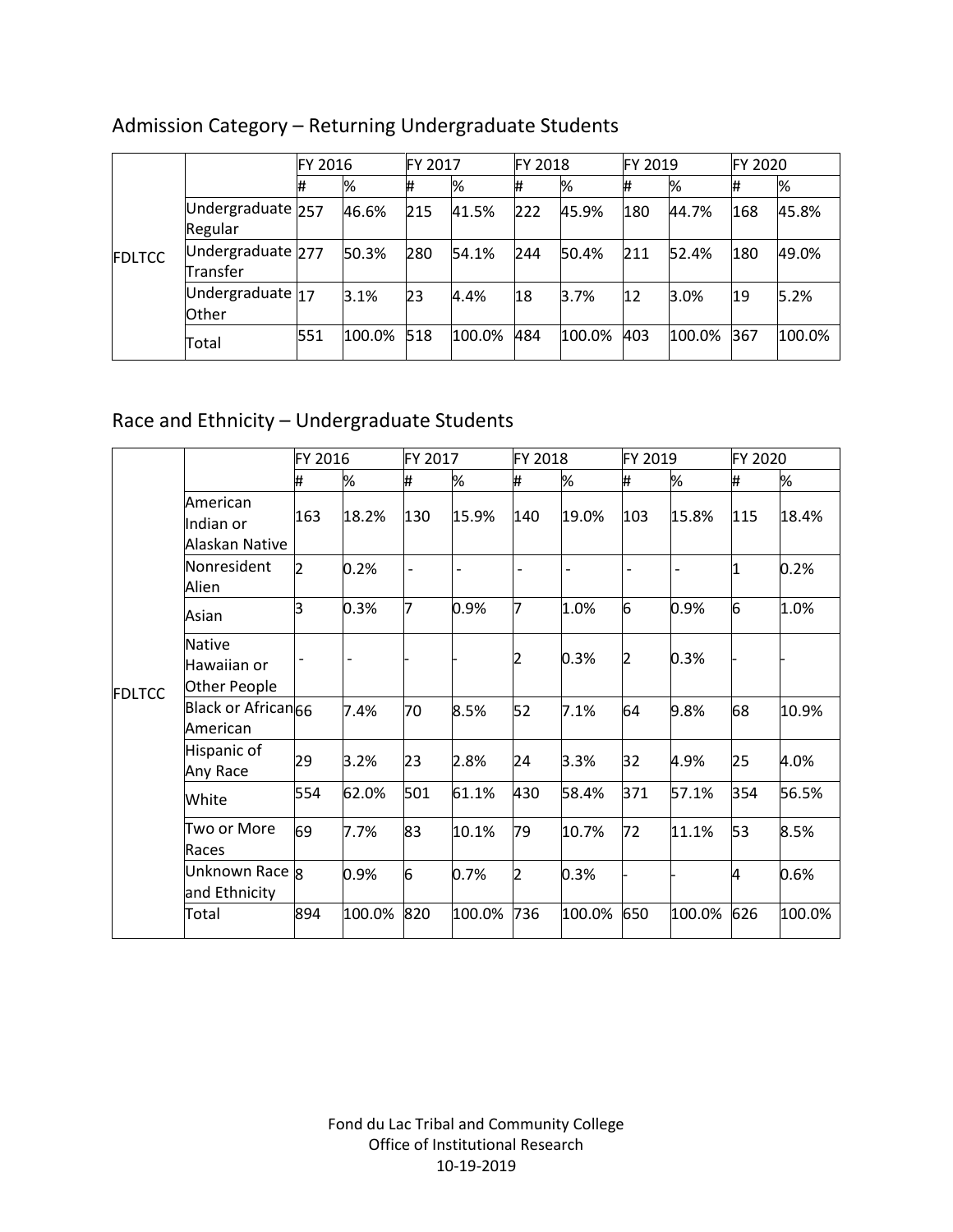|                                 |         |        | <b>FY 2016</b> |        | FY 2017   |                                                                            | <b>FY 2018</b> |        | FY 2019   |        | <b>FY 2020</b> |  |
|---------------------------------|---------|--------|----------------|--------|-----------|----------------------------------------------------------------------------|----------------|--------|-----------|--------|----------------|--|
| <b>FDLTCC</b>                   |         | #      | %              | #      | %         | #                                                                          | %              | Ħ      | %         | Ħ.     | %              |  |
|                                 | Yes     | 699    | 78.2%          | 631    | 77.0%     | 594                                                                        | 80.7%          | 510    | 78.5%     | 472    | 75.4%          |  |
|                                 | No      | 114    | 12.8%          | 126    | 15.4%     | 91                                                                         | 12.4%          | 81     | 12.5%     | 86     | 13.7%          |  |
|                                 | Unknown | 81     | 9.1%           | 63     | 7.7%      | 51                                                                         | 6.9%           | 59     | 9.1%      | 68     | 10.9%          |  |
|                                 | Total   | 894    | 100.0%820      |        | 100.0%736 |                                                                            | 100.0%650      |        | 100.0%626 |        | 100.0%         |  |
|                                 | Yes     | 89,604 | 58.8%          | 84,491 | 57.9%     | 81,067                                                                     | 58.5%          | 78,744 | 58.2%     | 74,991 | 57.7%          |  |
| Minn.<br><b>State</b><br>System | No      | 34,949 | 22.9%          | 34,045 | 23.3%     | 31,769                                                                     | 22.6%          | 30,396 | 22.4%     | 28,860 | 22.2%          |  |
|                                 | Unknown | 27,783 | 18.2%          | 27,438 | 18.8%     | 26,626                                                                     | 18.9%          | 26,265 | 19.4%     | 26.170 | 20.1%          |  |
|                                 | Total   |        |                |        |           | 152,336 100.0% 145,974 100.0% 140,462 100.0% 135,405 100.0% 130,021 100.0% |                |        |           |        |                |  |

### Underrepresented – Undergraduate Students

# Student Load – Full/Part Time Undergraduate Students

|                |                  | FY 2016 |            | FY 2017                                                                             |            | FY 2018 |            |        | FY 2019    |        |        |
|----------------|------------------|---------|------------|-------------------------------------------------------------------------------------|------------|---------|------------|--------|------------|--------|--------|
|                |                  | #       | %          | #                                                                                   | %          | #       | %          | ₩      | %          | Ħ.     | %      |
| <b>FDLTCC</b>  | <b>Full Time</b> | 553     | 61.9%      | 466                                                                                 | 56.8%      | 436     | 59.2%      | 392    | 60.3%      | 364    | 58.1%  |
|                | <b>Part Time</b> | 341     | 38.1%      | 354                                                                                 | 43.2%      | 300     | 40.8%      | 258    | 39.7%      | 262    | 41.9%  |
|                | Total            | 894     | 100.0% 820 |                                                                                     | 100.0% 736 |         | 100.0% 650 |        | 100.0% 626 |        | 100.0% |
|                | <b>Full Time</b> | 84,863  | 56.1%      | 82,299                                                                              | 56.7%      | 79,868  | 57.0%      | 77,312 | 57.1%      | 74,096 | 57.0%  |
| Minn.<br>State | <b>Part Time</b> | 66,403  | 43.9%      | 62,934                                                                              | 43.3%      | 60,327  | 43.0%      | 58,077 | 42.9%      | 55,925 | 43.0%  |
| System         | Unknown          | 1,070   | 0.7%       | 741                                                                                 | 0.5%       | 267     | 0.2%       | 16     | 0.0%       |        |        |
|                | Total            |         |            | 152,336  100.0%  145,974  100.0%  140,462  100.0%  135,389  100.0%  130,021  100.0% |            |         |            |        |            |        |        |

*\*\*\*All data are from the fall 10th Day Minn. State Enrollment Analytic Tool\*\*\**